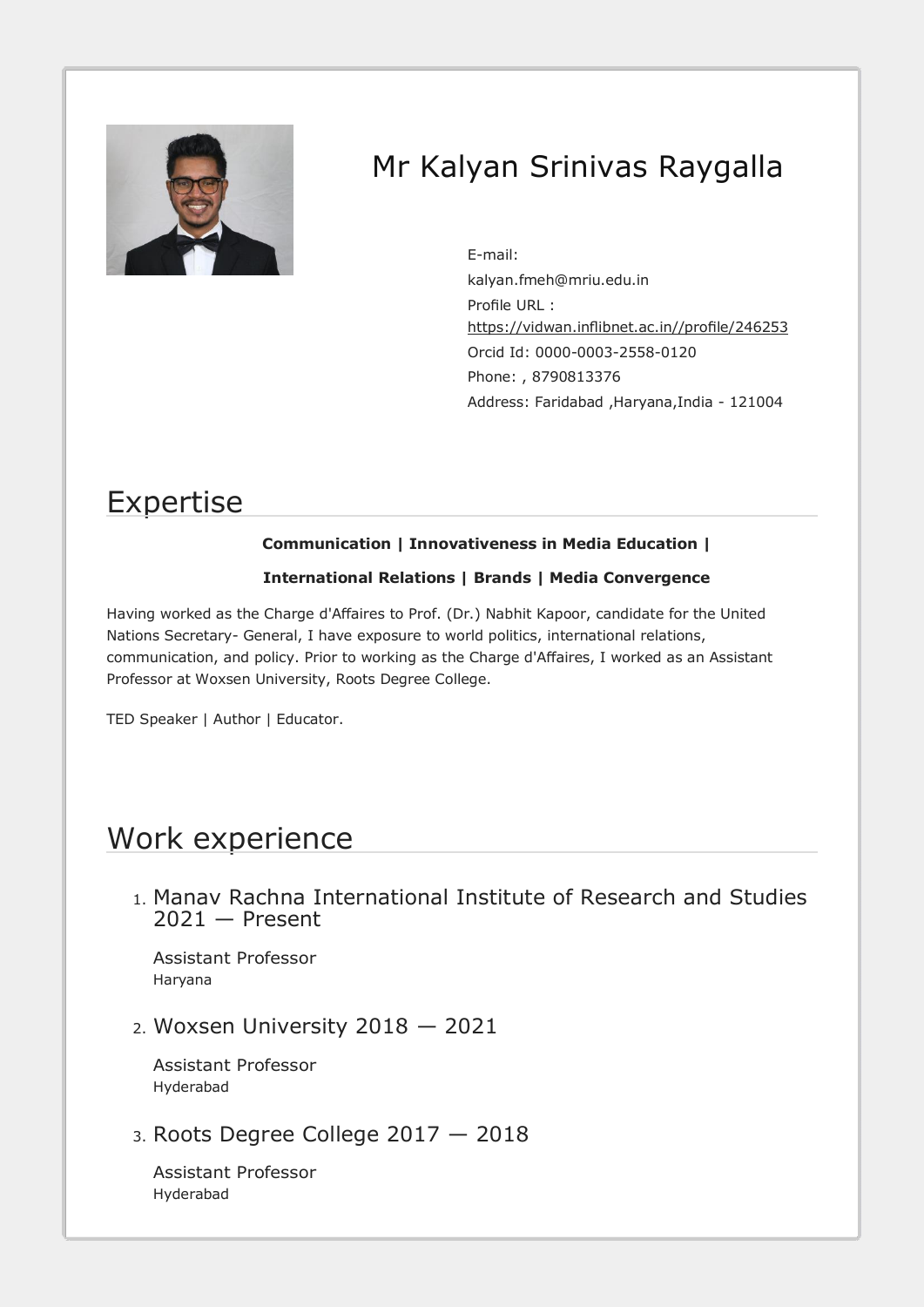## Education

## 1. PhD - Pursuing

GD Goenka University

2. MA - 2017

Christ University

 $3. BA - 2014$ 

Osmania University

# Honours and Awards

1. Best Paper - 2021

School of Humanities and Social Sciences, GD Goenka University

2. Best English Language Facilitator of The Year - 2021

TPL Shiksha Award 2021

3. Best Book of Poetry - 2021

Author Pages

4. Nominated for Padma Awards 2021 - 2021

Government of India

5. TEDx MRCE- TED - 2021

TED

6. World Record - 2021

International Book of Records

7. Letter of Appreciation - 2021

Shri Shekhar Dutt, IAS, Former Governor, State of Chhattisgarh, Government of India

## 8. Letter of Appreciation - 2021

General J J Singh, Former Lt Governor, State of Arunachal Pradesh and Former Chief of Indian Army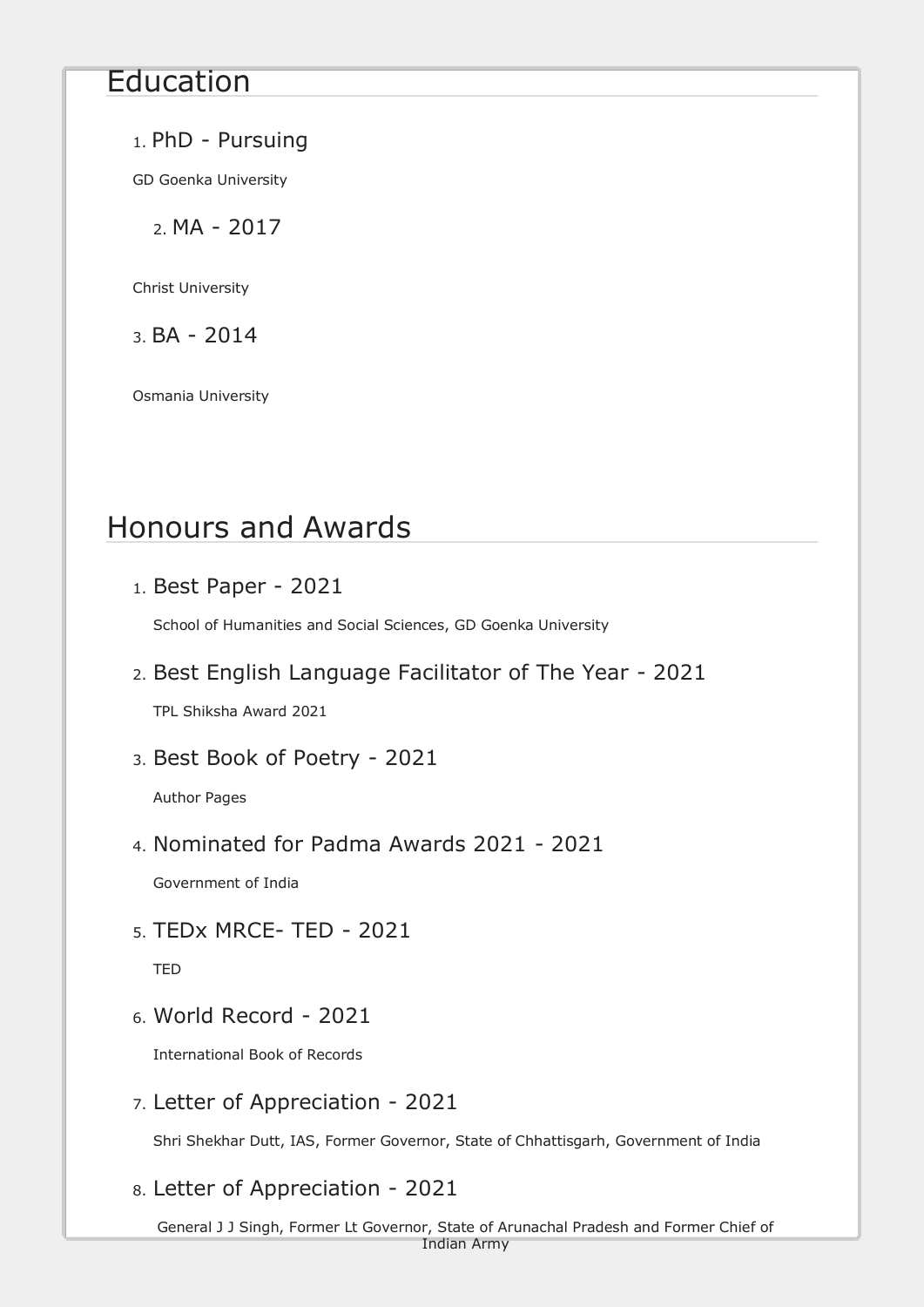## 9. Nominated for Karmaveer Chakra Award - 2021

iCONGO and United Nations

### 10. International ICON Award - 2020

National Anti-Harassment Foundation

11. Guest of Honor - 2019

DAV Public School, Hyderabad

### 12. Felicitated by Dr Jayaprakash Narayan, retd IAS - 2019

Dr Jayaprakash Narayan, retd IAS

13. Guest of Honor - 2019

Suchitra Academy

14. TEDx AKAH- TED Talk - 2019

TED

### 15. Best Chief of International Press - 2019

United Nations Academic Impact Colloquium

16. Felicitated by Dr R S Praveen Kumar (retd IPS) - 2019

Dr R S Praveen Kumar (retd IPS)

17. Guest of Honor - 2016

Aurora Group of Institutions

### 18. AXAYA MEDIA AWARD - 2015

All India Catholic Health Association- CHAI

## 19. Best English Language Trainor - 2015

Greenwich Academy- The School

# Publication

1. Ubuntu Philosophy used by MVTTVN as part of their communication strategy during COVID-19

Kalyan Srinivas Raygalla

International Conference on Strategic Communication, Volume , Year 2021, Pages 53

2. Stereotypical Portrayal of Men in Telugu Cinema- a Case Study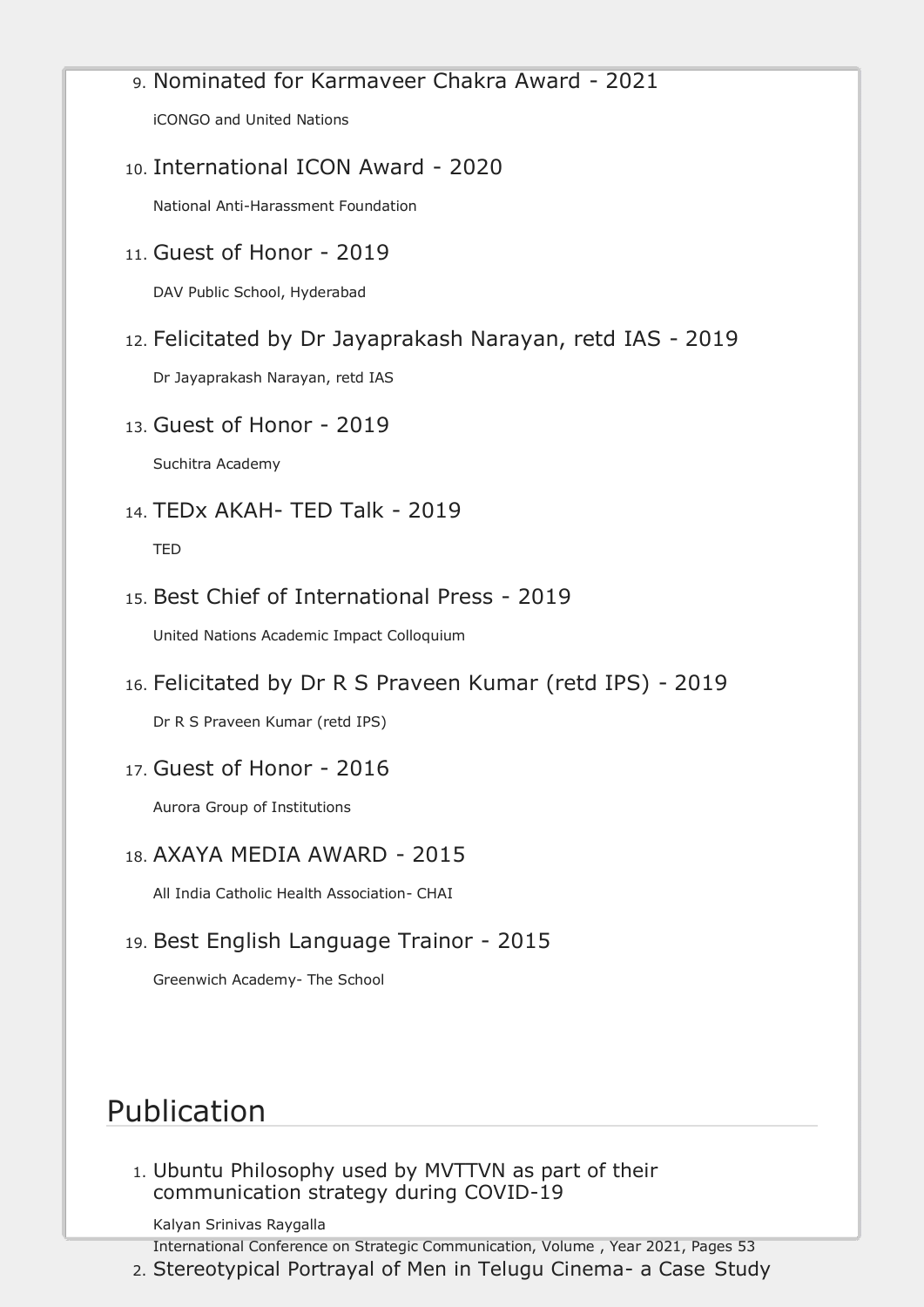#### Kalyan Srinivas Raygalla International Conference on Television and Cinema., Volume , Year 2021, Pages

### 3. Participatory Pedagogy

Kalyan Srinivas Raygalla SoHSS, GDGU, Volume , Year 2021, Pages

### 4. Story Between The Truth & Lie

Kalyan Srinivas Raygalla A Journey, Volume , Year 2020, Pages

### 5. DAV hosts second edition of MUN

Kalyan Raygalla Hans India, Volume , Year 2019, Pages

### 6. Is Learning Limited to Classroom?

Kalyan Raygalla Hans India, Volume , Year 2018, Pages

### 7. Classroom Dynamics Helps Nation Building, Individual Learning

Kalyan Raygalla Hans India, Volume , Year 2018, Pages

### 8. Is Education Expensive?

Kalyan Raygalla Hans India, Volume , Year 2018, Pages

### 9. Learning via Model UN

Kalyan Raygalla Hans India, Volume , Year 2018, Pages

### 10. Schools & Colleges Should Take Up 'Value Education' Seriously!

Kalyan Raygalla Hans India, Volume , Year 2018, Pages

### 11. Learn Innovative Teaching Methods!

Kalyan Raygalla Hans India, Volume , Year 2018, Pages

### 12. What are the benefits of a Model UN

Kalyan Raygalla Hans India, Volume , Year 2018, Pages

### 13. Importance of Internships for Students

Kalyan Raygalla Hans India, Volume , Year 2018, Pages

### 14. The importance of Human Interaction